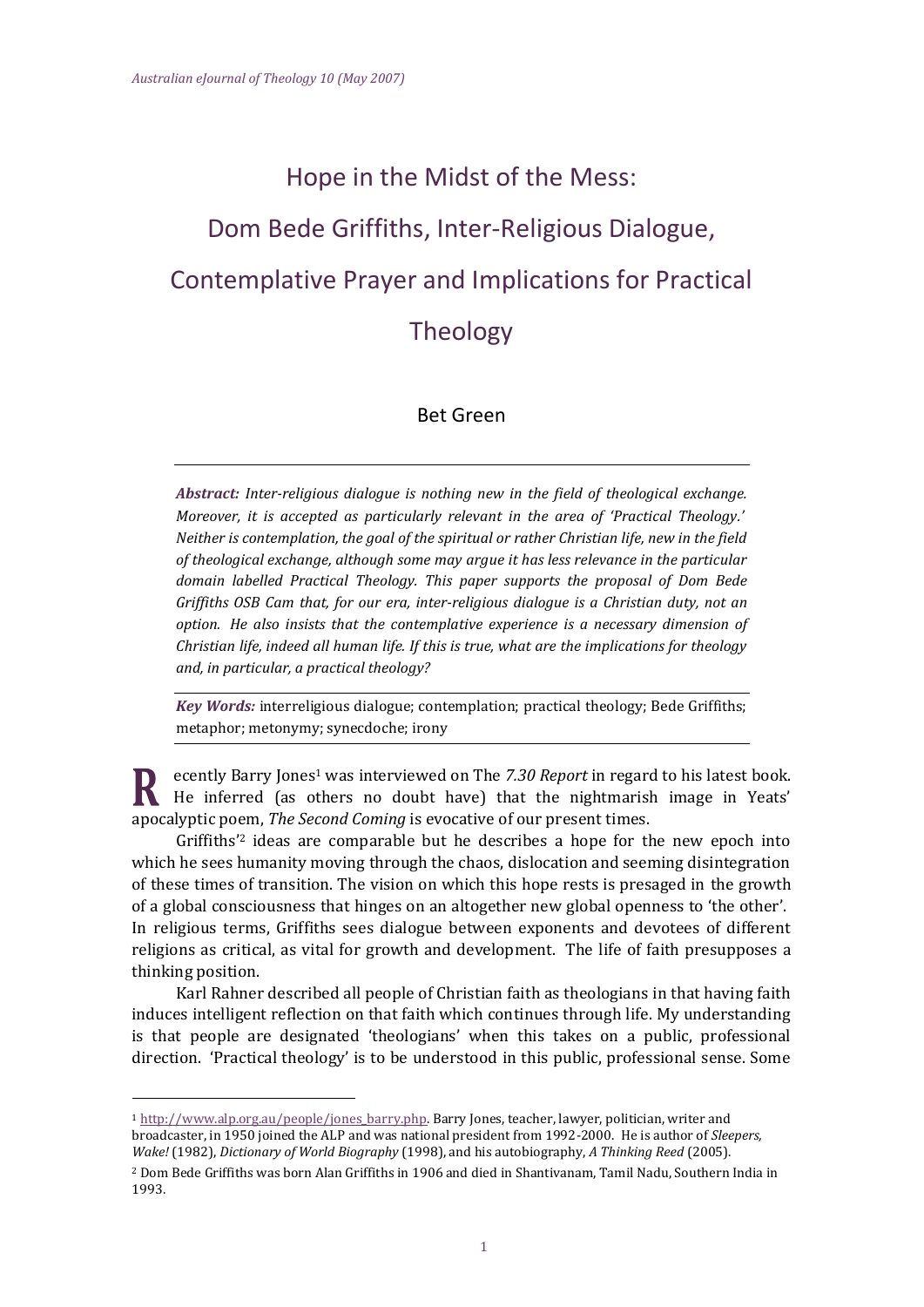may find 'practical theology' a redundant idea, considering all theology has its practical dimension. It's understandable. Schneiders recommends a synthesis. Speaking of Christian spirituality as a 'moment integral to theology', she quotes Rahner, 'The Christian of the future will be a mystic or he or she will not exist at all…only a theology…rooted in the spiritual commitment of the theologian and oriented toward praxis will be meaningful to the Church of the future.'<sup>3</sup> Pointing to the foundation of all theology in the experience of the Divine Mystery, Bede Griffiths notes that far earlier, the 4th century Christian monk Evagrius taught that all true theologians are contemplatives and all true contemplatives are theologians.<sup>4</sup> This understood, I believe it is quite legitimate to have this organization which emphasizes and focuses its theological deliberation on the specifically 'practical' dimension of theology. My topic is relevant for this area because it underlies the concrete building up and details of daily living out Griffiths' mature vision for lay contemplative communities.

This vision came more and more to under gird Griffiths' strong hope; but he predicted that if people of faith (in particular the Catholic Church) did not enter with courage into dialogue with other religions and make necessary changes in structures, the results would be catastrophic on a global level.

As regards change in Church structure which Griffiths sees as vital, (though not necessarily inevitable), more than a decade after his death, one is aware of difficulties. For example, seeds of conflict in direction strangely seem to be embedded in the conciliar documents as unexamined and obviously unresolved inconsistencies. At the ACTA conference recently in Adelaide, Fr Ormond Rush proposed, 'some distinctions in terminology for interpreting the 'contradictory pluralism' of *Lumen Gentium* and its juxtaposition of classical and innovative theses regarding the various participants in the teaching office of the church'.

Such pressing needs of our times bear on the argument presented here that is part of my 'work in progress', the thesis being Dom Bede Griffiths' Images of God, elaborated from the Pilgrim God, and Griffiths' mature theology of Complementarity. In defining Griffiths' concern, I explore his wider image of 'journey' using the dialectical application of metaphor, metonymy, synecdoche and irony.

### *Metaphor*

l

Firstly, Metaphor is engaged in applying 'pilgrim' and 'pilgrimage' to the journey to/into God in direct reference to Griffiths' '*Christ is the golden string.*' This image is constitutive of his evolving theology throughout his life.<sup>5</sup>

Griffiths assumes this metaphor as being symbolic of his life, from the 19th century poet and mystic William Blake.<sup>6</sup> For Griffiths, Christ, 'the golden string', is most fully present in the Sacraments to the Christian person who is 'on the way.' The gate is faith, but

<sup>3</sup> Sandra Schneiders, 'Spirituality and the Academy' in Hanson, B.C. *Modern Christian Spirituality Methodological Historical Essays* (Atlanta: Scholars Press, 1990), 17.

<sup>4</sup> Cited in Leutkemeyer, *Osage Monastery*, Sand Springs, OK 1994. (As a Benedictine monk, Griffiths would have been well aware of the influence of Evagrius on Benedict).

<sup>5</sup> He chose this image, *The Golden String*, as the title for his first book, an autobiography. In this sense, metaphor is used in its wider meaning, as demonstrated in Mary Veling's 'Classic and Contemporaty an Hermeneutical Exploration of Trinity', *[AEJT, October, 2006](http://dlibrary.acu.edu.au/research/theology/ejournal/aejt_8/veling.htm)*, citing Bernard Lee, "mediates experience in the very moment of the origination of experience."

<sup>6</sup> The image is from Blake's poem, *Jerusalem*.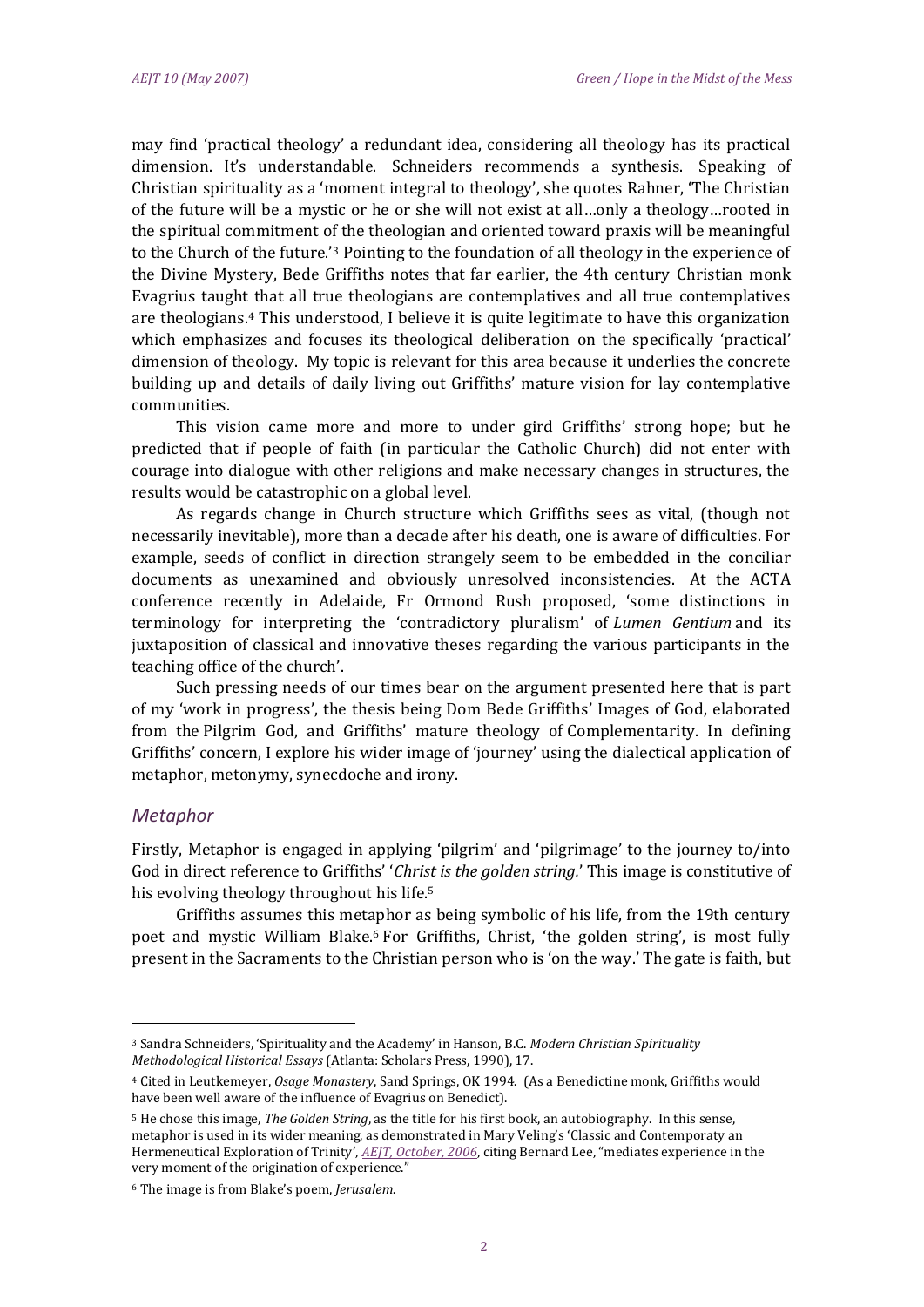l

once inside 'the heavenly city' all this is left behind, dogma, rules and sacraments are no longer necessary in the direct experience of God.<sup>7</sup>

Griffiths' heavily nuanced use of this image shows journey as pilgrimage both as exterior and interior movement involving the soul in states and stages of transcendence. Multivalent, it describes on the one hand a movement in space and time at an individual level or a communal level but in any case with a communal dimension; on the other hand it means entry into states of being which ultimately are beyond place and time. Physical journey, particularly the journey of pilgrimage, effects change, at the very least opens the mind and heart to the possibility of change.<sup>8</sup> Physically making a pilgrimage requires an initial dispossession of material goods and pre-conceived notions along with a readiness for and expectation of change in the hope of encounter with the sacred, and spiritual transformation.

While for a religion such as Buddhism, pilgrimage is central, Christian Benedictine spirituality, on the other hand has 'stability', virtually remaining in the same monastery, being a core principle of their way. This introduces an anomaly in Griffiths' particular monastic career, an entrancing and provocative ripple or crinkle that hints at a hidden pull, something unexpected and surprising that offsets any tendency towards stasis and perhaps throws light on his constant reiteration of the need always to 'go beyond'.

This is thought provoking when we consider that journey is integral to the foundation myths of the world religions. We read in the Hebrew Bible, 'my Father was a wandering Aramean,' <sup>9</sup> that can refer both to Abraham and Jacob. We know of the wanderings of Siddhartha Gautama before his enlightenment under the Bodi tree and further wanderings of the Buddha throughout India and thence to the classical Buddhist heart-land of Sri-Lanka. With Mohammad, the key event of Islamic history begins with the 'flight' (*hijrah*) from Mecca to Medina and the triumphant later return to Mecca where resides the canonical centre of all Muslim pilgrimage, the black rock enclosed in the Kabal. In Hinduism, there is the initial Aryan journey, and then the risis departure into the forest and the journeys of the Mahabarata. Finally there is the sending forth of Christ from the Father, whose will encompasses Jesus' fatal journey to Jerusalem, his resurrection and return to God in glory. Nor can we omit the missionary journeys of Paul whose own transformation came about while on route to Damascus. These journeys are co-extensive with spiritual transcendence, and change of consciousness.

There is something about going on a journey that taps primordial well-springs in the human psyche. Early on, Griffiths had had a keen interest in these subterranean storehouses and the writing of Jacques Maritain with its explication of the 'poetic intuition' and the superior authority of non-rational knowledge was familiar to him from his Oxford days. An early numinous experience sparked more than a little interest in the philosopher's assertion that

'(f)ar beneath the sunlit surface…are the sources of knowledge and creativity, of love and supra-sensuous desires….(is) the existence of an unconscious or preconscious which pertains to the spiritual powers of the human soul and to the inner abyss of personal freedom.' 10

<sup>7</sup> Bede Griffiths. The Golden String. 2nd ed. (Springfield, Ill.: Templegate, 1982),185,186.

<sup>8</sup> Bet Green, 'Dom Bede Griffiths and God of the Journey', *[Australian Ejournal of Theology, Pentecost 2006](http://dlibrary.acu.edu.au/research/theology/ejournal/aejt_7/green.htm)  [Special Edition](http://dlibrary.acu.edu.au/research/theology/ejournal/aejt_7/green.htm)*[.http://dlibrary.acu.edu.au/research/theology/ejournal/aejt\\_7/green.htm](http://dlibrary.acu.edu.au/research/theology/ejournal/aejt_7/green.htm)

<sup>9</sup> Deuteronomy 26:5. This verse was recited from ancient times at the presentation of the first fruits in the Temple.

<sup>10</sup> Jacques Maritain, *Creative Intuition in Art and Poetry* (London: Harvill, 1953), 94.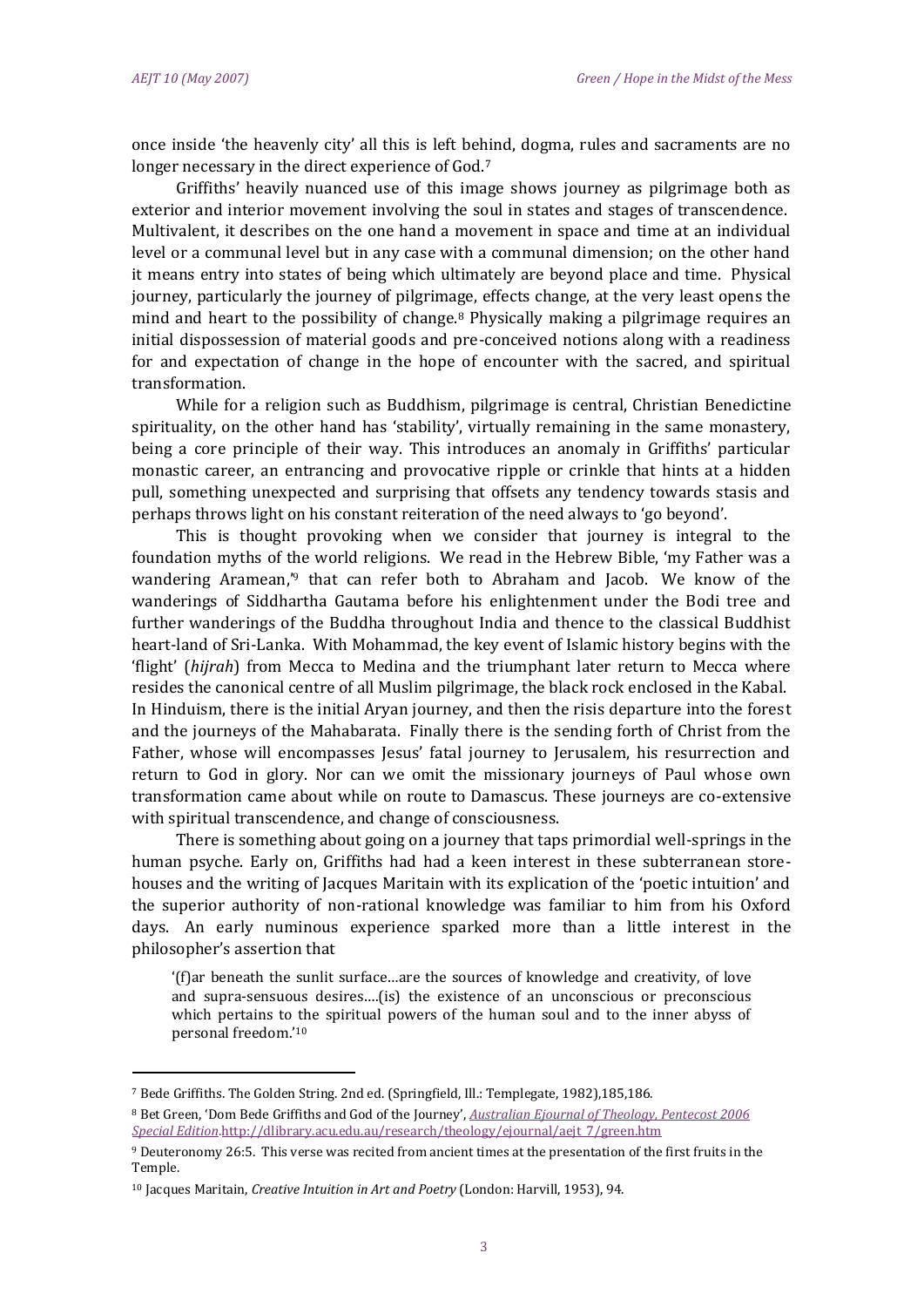The awakened interest in the spiritual in nature and continued inquiry into the deepest recesses of the human spirit fuelled long conversations with tutor and mentor, C.S. Lewis.<sup>11</sup> Round this time, Griffiths had walked off with two student friends into the wilds of the Cotswold Hills as an experiment in alternative living. There he began to experience how these same depths, the sacred territory moulded and engraved through the multiform touch of sensory experience also mediated contemplative experience.

To begin with, it was an intellectual resistance to the ravages of industrialization that motivated the three young graduates, and their search was profoundly philosophical. Having ventured out into the isolated hilly countryside the developing intensity of their return to basics and related asceticism became increasingly instinctual and prayerful and with the discovery of the power of the Word of scripture, the whole came to be remembered and savoured as a unique kind of pilgrimage. Later Griffiths observes of ancient symbolism for 'our life in this world (which) is a journey towards God', ' …always there is the laborious approach to the sacred place where the encounter with the divine mystery is to take place'.

Such transformative experience related to a journey and evocative of pilgrimage can be seen in various types of literature. For example, in 1963 an illustrated account in Italian (later translated into English) was published of a 1958 journey to the Hindu Kush by a group of explorers and mountaineers. It was written by one of the party, Fosco Maraini. He describes their final encounter with the remnants of a once strong Kafir  $culture<sup>12</sup>$  in a hidden valley the entrance being through a high gorge. He writes:

By the end of any expedition one is, almost inevitably, reduced to the condition of a wandering beggar. A cooking-pot lost yesterday, a pair of socks today, a pocket-knife tomorrow…you end up by living rather as do those Indian *sadhus* whose only possession is a begging-bowl. What is more, this progressive liberation from the burden of objects leaves one with a great sense of calm relief, a kind of cosmic buoyancy.<sup>13</sup>

There is evidence that pilgrimages were made in Megalithic<sup>14</sup> times and associated with earth centres of magnetic intensity. There were places of pilgrimage for the Celts, Egyptians and Greco-Romans,<sup>15</sup> while in India shrines and temples (the focus of endless pilgrimages) contribute to a sense of sacred space that permeates the whole subcontinent, as was observed by Griffiths and which endures even today for visitors as the extraordinary sacred symbolism of India, despite the encroaching western-style business and technology.

In the Forward of 2000 of a new translation of Hermann Hess's 1920 *Siddhartha*, the translator, Kohn quotes Hess' prophetic recognition of 'pangs of spiritual loss and the desire to cure them by means of a "journey to the east"':

….many are speaking of ….a new religion to come…Europe is beginning to sense that the one-sidedness of its intellectual culture…is in need of correction, a revitalization coming from the opposite pole….This is a general yearning for…a yogic capability.<sup>16</sup>

<sup>11</sup> The friendship continued throughout their lives despite some irreconcilable differences in belief.

<sup>12</sup> Before 1895, it is reported there were several hundred thousand of these 'Red' Kafirs. They were massacred and enslaved in 1895 by the Emir of Afghanistan, Abdur Rahman Khan. Cited in Fosco Maraini.*Where Four Worlds Meet*. Trans. Peter Green (London: Hamish Hamilton,1964),242

<sup>13</sup> Maraini.*Where Four Worlds Meet*, 270.

<sup>14</sup> Martin Gray, *Sacred Sites: Pilgrimage in Ancient Europe - Megalithic and Celtic Sacred Space* [http://www.experiencefestival.com/a/Sacred\\_Sites/id/2323](http://www.experiencefestival.com/a/Sacred_Sites/id/2323)

<sup>15</sup> Ian Rutherford, Department of Classics, FOLSS, University of Reading. [http://www.ucl.ac.uk/archaeology/events/conferences/enco/ancient.](http://www.ucl.ac.uk/archaeology/events/conferences/enco/ancient.htm)

<sup>16</sup> Hermann Hesse "Preface," in *Siddhartha* (Boston: Shambhala, 2000), vii.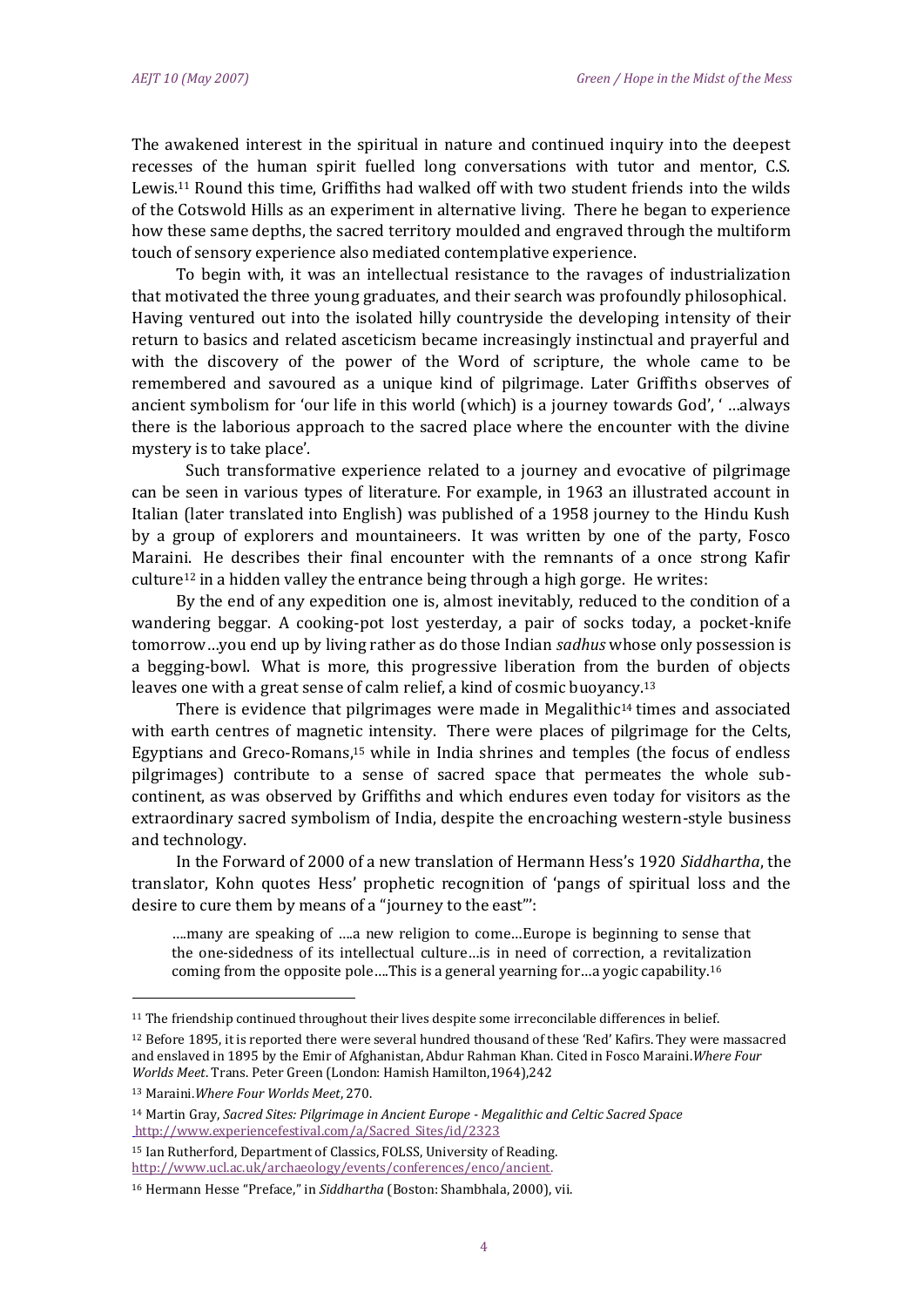A 'yogic capability'? A means or technique to gain access to these hidden depths. There is no easy way. The presence of the Christian Ashram in India with the Sannyasi who acts as a spiritual guide reflects the same kinds of structures in Western contemplative communities and tells us that this is an interior journey fraught with its own perils that proceeds only in stages.

Almost a century later, we have a report<sup>17</sup> of the 'huge interest in pilgrimages' among the youth of Norway, only a minority of whom attend church and this seems for the author an indication that younger people are searching for a deeper meaning in life beyond the surface trivialities. The movement between 'poles' (comparable to Griffiths' concern for the integration of East and West) is intimated here where the report suggests such pilgrimage is a means of free expression of faith which Norway's natural reticence avoids.

What we are dealing with is the sacramental whereby the ordinary details of daily living are realised as vehicles for an encounter with a transcendent reality, or as mediators of the divine presence. However it is daily living understood in terms of a necessary journey along the way to ultimate fulfilment in the divine Mystery.

Bunyan's *A Pilgrim's Progress* and the more ancient *Way of the Pilgrim* from the Eastern Orthodox tradition are examples of this enduring motif in the Christian tradition. Griffiths was deeply conversant with the Eastern tradition of interior prayer and it is the one he chose for his own pilgrimage in life. In his dying hours, his prayer was the repetition of the Russian pilgrim, 'Lord Jesus Christ, Son of God, have mercy on me - a sinner....' together with the joyful 'Alleluia, alleluia, alleluia.'<sup>18</sup>

The metaphor of pilgrimage we have just been discussing therefore uses a word designating an age-old ritual to image the journey of the soul and all humankind to a final goal in God but also the creative outward journey of the divine from the transcendent source for the consummation of unity with humanity and all of creation.

#### *Metonymy*

I now take the tool of Metonymy, substituting a word referring to an attribute, feature or quality for the thing that is meant, in order to chisel with attention to detail. An example of this device would be to say, 'What a day this has been', referring to the day's travel.<sup>19</sup> In fact, the Old French derivation of a day's travel when the light was available, is quite significant for journey in terms of a pilgrimage. Jesus words, 'Walk while you have the light so that the darkness may not overtake you<sup>'20</sup> can be interpreted as directed towards each person but most pertinently the faith community, who are expected to 'know the signs of the times,' <sup>21</sup> to be conscious of and in relationship with the Spirit of Wisdom as she is revealed in the history and daily life of the world.<sup>22</sup>

Griffiths says of Wisdom in conversation with Hindu *advaita* that it is

<sup>17</sup> In Norway, says Gustav Erik Gullikstad Karlsaune, lecturer in the Department of Religious Studies at NTNU. [http://www.ntnu.no/gemini/2001-06E/42\\_1.htm](http://www.ntnu.no/gemini/2001-06E/42_1.htm)

<sup>18</sup> Thomas Matus. *Bede Griffiths, Monk (1906-1993): The Universal in the Specific* (1994), 287.

<sup>19</sup> For the linguistic derivation of 'journey': from the Old French journée, meaning a day's traveling, and day, from the Latin diurnalis – the time when the sun's light is available, before the 'dying' of the sun. <http://www.collins.co.uk/wordexchange/Sections/DicSrchRsult.aspx?word=journey>

<sup>20</sup> John 12:35. <sup>21</sup> See Mt 16:3.

<sup>22</sup> In the *Prologue to the Rule of St Benedict*, Benedict has 'Run, while you have the light of life.'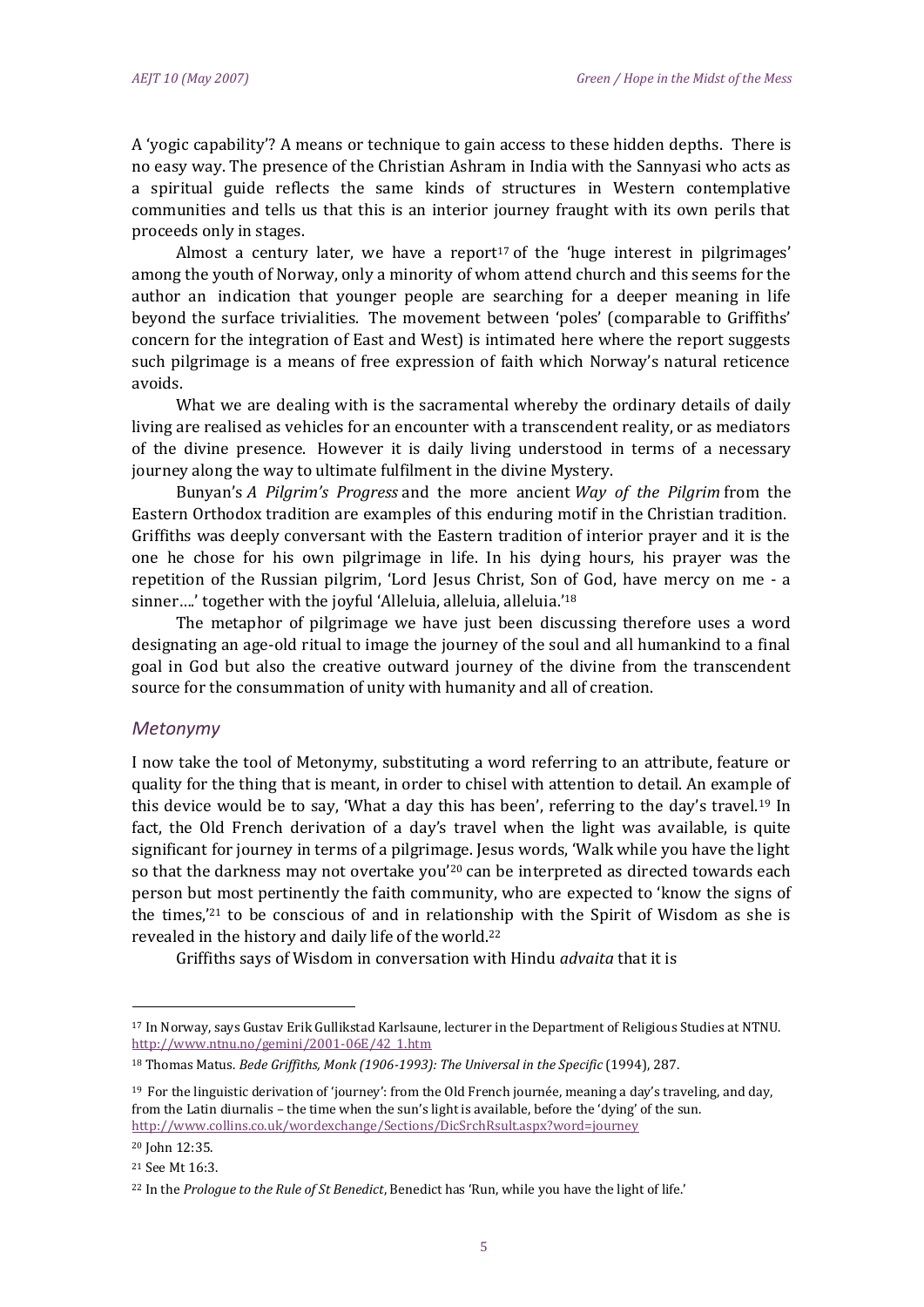'the realization of the one Spirit in all. The centre of consciousness …passes from the ego, the *ahankara* or I-consciousness, to the Self, the Spirit within, who is the real centre of our being. When we see everything in the light of the Spirit, we see the truth; when we see everything in the light of the ego, we are the victims of error and illusion.'<sup>23</sup>

Like Gandhi, whom he admired tremendously, Griffiths sees this special journey, the daytravel of our interaction with the Spirit as a self-surrender. The metonymic equivalent for journey as pilgrimage is surrendering up, the movement into total surrender to God. Further, again as with Gandhi, he understands 'total service of humanity' as being 'compatible with total surrender to God'. The external movement of the journey and the interior dimension are integrated. Furthermore this surrender, in Hinduism, samatva is the source of peace whether it is in the midst of failure or success. Griffiths makes the comparison with Ignatius Loyola's 'holy indifference.'<sup>24</sup>

This kind of self-surrender apparently synonymous with the human search (for God) may seem as if human effort is all important when in reality, 'it is God who is loving us and drawing us towards (Godself).'<sup>25</sup> This expands on the 'golden string' image. What is the basis of the rock foundation of that confidence all important for perseverance in the journey? For Christians at least, it rests on the revealed Word,<sup>26</sup> '…every one who asks receives, and …who seeks finds, and to (they) who knock it will be opened' the prayerful conviction that the Giver is standing waiting and ready with the gifts; the Divine object of the search is already lighting the way; standing the other side of the door eagerly anticipating the knock.

Indeed, the emphasis on Benedictine hospitality in Griffiths' own life is well and truly grounded in this 'surrendering up'. But it is a surrendering in the first place on the part of the Divine Mystery.<sup>27</sup> Through their different symbols, Christian, Jewish and Muslim mystics convey an experiential knowledge of God which like Hinduism speaks of a movement or journey out from the divine or transcendent source and a return.<sup>28</sup> Moreover they express this creative impulse deriving from a Divine ardor. All religions can at a mystical level of insight speak of a pilgrimage out from the transcendent origin with an originating impulse of dispossession through creative ardor whether it is expressed in the sense of Self-condensation, Self-immolation, Self-spending –diminishing or giving-away.

Griffiths insists there is 'no difference' with regard to the Hindu and Christian views of God as both immanent and transcendent. 'We are all members of a cosmic whole…Our

<sup>23</sup> Bede Griffiths. *River of Compassion* (New York: Amity House, 1987 ), 232.

<sup>24</sup> Griffiths. *River of Compassion*, 32, 56.

<sup>25</sup> Griffiths. *River of Compassion*, 227.

<sup>26</sup> *The Rule of St Benedict*, Ch 19, ('God is present everywhere') and 53, ('Any guest… should be received…as we would receive Christ himself').

<sup>&</sup>lt;sup>27</sup> Self-surrender can be seen to be constitutive of divinity. Christian theology expresses this as love in relationship, epitomized or, more significantly, incarnated in the Christian absolute symbol, Jesus Christ. In *River of Compassion*, Griffiths explains the difference between the *Gita* and the *Advaita Vedanta* interpretation such as that of *Shankara* - because it only appears that Brahman acts, a person must go beyond karma, beyond action to reach God. In the *Gita*– though eternally inactive, God always acts. As the action in the world derives from One who is immutable, it is intuited and theologically interpreted as sacrifice and clearly this is significant for Christians.

<sup>&</sup>lt;sup>28</sup> This is more pronounced in Christian theology and Jewish mysticism but is also found in the mystic writing of Ibn al-Arabi. In *A History of God*, 237, Karen Armstrong shows how the Muslim mystic stressed the pathos, the longing of God which brings forth into existence the whole of the cosmos and human beings, logoi, God's self-expression. <http://www.necessaryprose.com/armstrong.htm>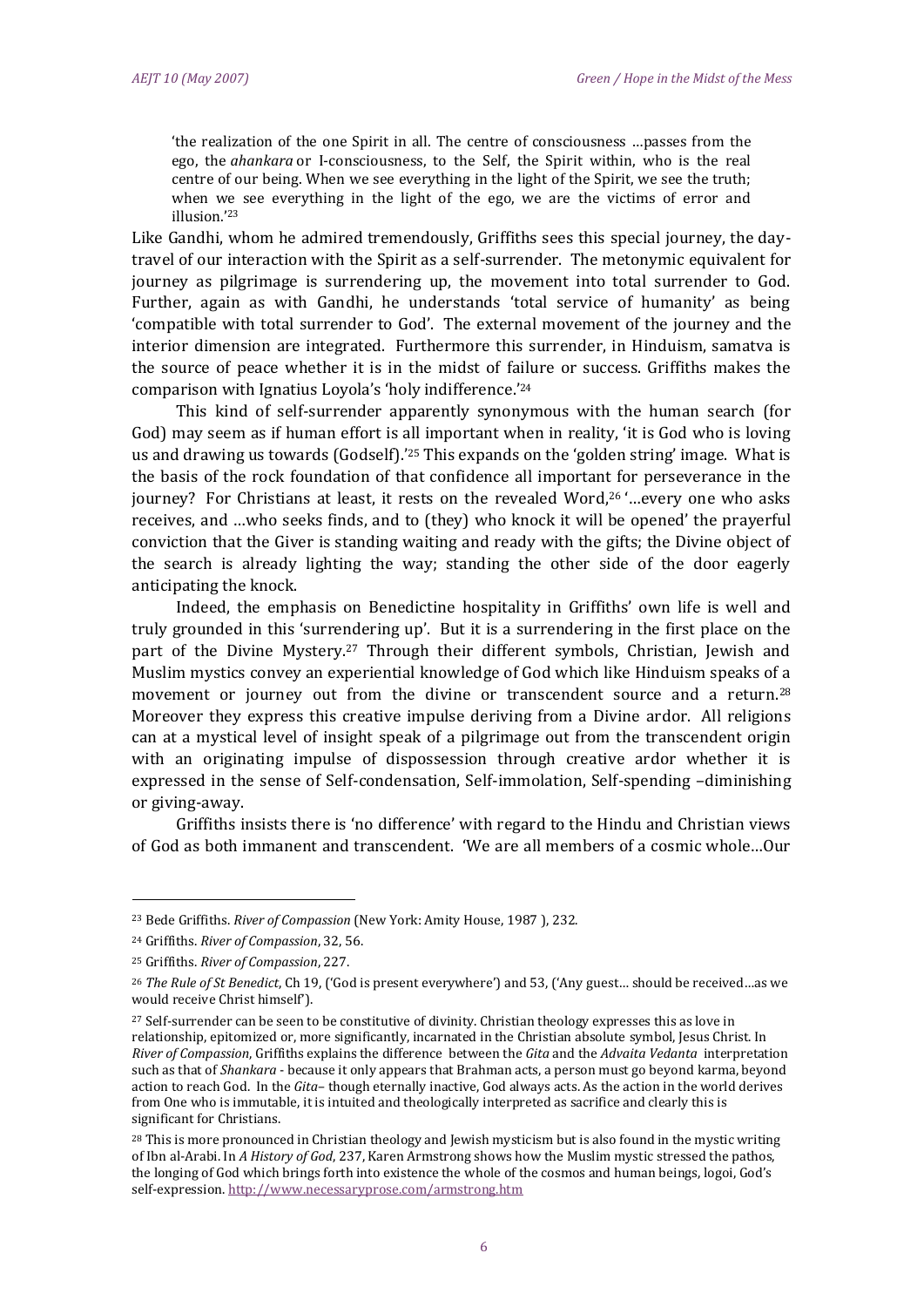only true Self is our Self in God.'<sup>29</sup> 'Journey' in this respect becomes an image of depth and density. It includes Aquinas' idea of 'connaturality.' <sup>30</sup> In his exploration of the Hindu concept of Advaita<sup>31</sup> and the interior journey to the Self, the *Atman*, Griffiths describes the human spirit, Francis de Sales' 'fine point of the soul', (the nous or intellectus) comparable to the Hindu concept of the *Buddhi*.<sup>32</sup> It is at this point that the Spirit of God and the human spirit meet, where the human spirit is open to realization of the divine ground of being, the Self. He understands 'connaturality' as describing that principle common to all humanity as a primordial intuition of this innate taste for the divine.

However, this universalist perspective was for Griffiths based on the concrete specificity of the life of the monastic community. Thomas Matus<sup>33</sup> writes that for Griffiths, being grounded and centred in the daily round of prayer, manual labour, domestic tasks and recreation 'were as much synonyms for being universal as they were for meditation and contemplative prayer.<sup>'34</sup> Griffiths himself speaks of the chanting in choir being for him, 'the bridge between the cosmos and the Absolute.' <sup>35</sup> In the community, representative of the world, where he experiences his own and his community's limitations, he is called to surrender up his own will in faithfulness to the times of common prayer and the requirements of hospitality. It is in the midst of this interplay of the universal and specific that he expresses his sense of the urgent need of a marriage of East and West and responds to a request to start a foundation in India. This means a difficult leave-taking and the painful process of requesting Rome for temporary exclaustration for the interim travel and misunderstanding attendant upon such an irregular step.

The journey to India, the geographical move corresponding with a psychological shift demands of him a deeper degree of conversion and self-surrender. An authentic dialogue – that of equals impels Griffiths to exchange what had seemed like the accoutrements of poverty for the most basic of material goods, giving up his monk's robe and the simple furniture of his cell for the way of the *sannyasi*, saffron *kavi*, bare-foot, food taken with the hand, seated on the ground.

Correspondingly, the interior way of surrender led him to deeper simplicity. His conviction of the need for a synthesis of ideas among world religions was not to suggest any kind of collapsing together of the different religious beliefs which are contingent on culture, but that all faiths, each operating in accord with its own Absolute Symbol, have their share of truth by which all are meant to profit. All are pilgrims on the way to the one Divine Mystery, which in its profoundly intimate relationship with the whole of the

<sup>29</sup> Griffiths, *River of Compassion*, 261.

<sup>30</sup> Griffiths illustrates how in Aquinas' thought in spite of his delineation of 'connaturality,' the source of knowledge is through logical reason. Bede Griffiths, *The Marriage of East and West,* 2nd ed. (London: Fount Paperbacks, 1983), 153. To me this is justifiable in view of the Aquinas' later contemplative experience that motivated his words that all he had written was 'but straw'.

<sup>&</sup>lt;sup>31</sup> Griffiths constantly insists that in contrast to pure Advaita, Christian mystical experience speaks ultimately of unity in multiplicity. God is One but holding all within that oneness. The experience is one, total union yet distinction. Taken from AEJT, Bet Green, [A Pilgrim God with a Pilgrim People.](http://dlibrary.acu.edu.au/research/theology/ejournal/aejt_8/betgreen.htm) Griffiths points to the Buddhist experience described by Lama Govinda for comparison. Rather than the image from pure Advaita of the drop dissolving in ocean, Lama Govinda speaks of the ocean 'slipping into' the drop. Citing Trapnell, 394.

<sup>32</sup> Griffiths, *The Marriage of East and West,*71.

<sup>33</sup> Father Thomas Matus OSB Cam teaches at Sant'Anselmo College in Rome.

<sup>34</sup> Thomas Matus. *Bede Griffiths, Monk*.

<sup>35</sup> *The Golden String.*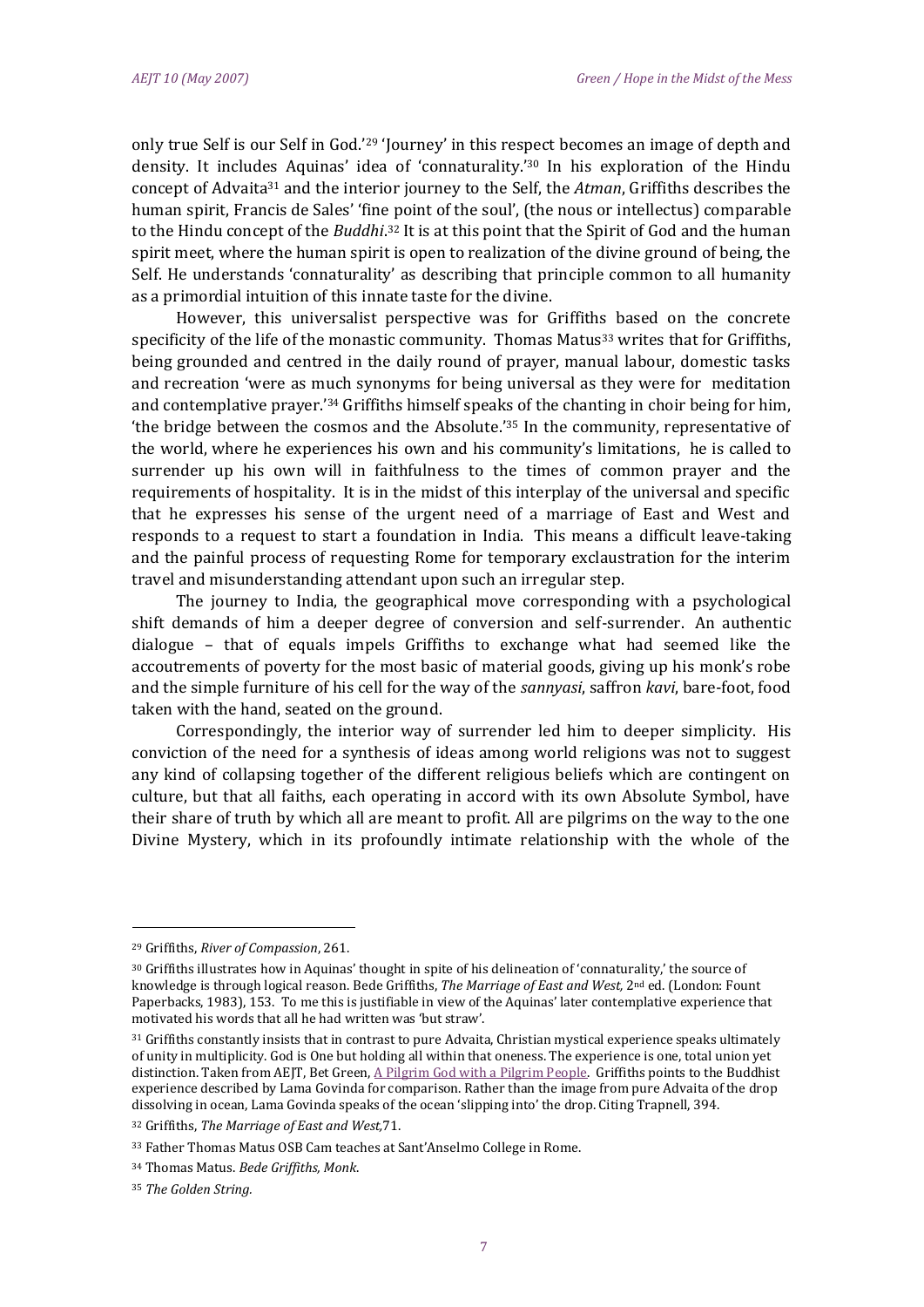cosmos has dispossessed itself and pilgrimages with and in humanity. Self-giving, selfsurrender is constitutive of the Divinity.<sup>36</sup>

Elsewhere, I have followed the thought of Bob Plant and Michael Barnes concerning the cutting edge, the point of growth, the place where things are alive and happening where the risk of alterity exists, where that which is different even 'other' is encountered and engaged in dialogue in a spirit of courage. So, for people of faith this is no mere option but vital for the sake of integrity. Faith discomforts. Griffiths is uncompromising, 'It is a vital need of the Church that we should enter into dialogue with other religions – I see no future for the church apart from this. It can only survive as a ghetto religion as Judaism did, unless it opens itself to the truth contained in the Scriptures and living traditions of other religions.' 37

The metonymic use of surrendering up applied to journey as pilgrimage has brought us to the confrontational issue of commitment to and engagement in inter-religious dialogue as non-negotiable. Does Griffiths suggest steps of approach?

### *Synecdoche*

By way of response, I now employ synecdoche. This is a figure of speech in which a part is substituted for the whole or the whole for a part.<sup>38</sup> To journey as pilgrimage I apply Griffiths' particular use of the image of the horizon. The pilgrimage of life can be imaged as horizons. As in the hymn familiar to many The Galilee Song, horizons surmounted give rise to others. The passing from horizon to horizon corresponds to the stages of selftranscendence.<sup>39</sup> Griffiths' constant reiteration of the need 'always to go beyond' is central. Ultimately the horizon is for Griffiths the promise of advaita. $40$  For Griffiths this is consonant with the mystical teaching of Jesus in the Gospel of John 17:21. Beyond the apparent, on the other side of this material reality in the world which is passing away is the experience of unity with God. It is especially meaningful that in the midst of this life's pain and suffering, the horizon gives hope.

There are no words to express that which is finally 'the Beyond', the Godhead, or *nirguna brahman*. It is 'the One beyond all…beyond thought altogether…beyond concepts.'<sup>41</sup> It is described as *neti neti*, 'not this, not this'. Revelation of this One, communicated through the power of the non-rational mind, is always conveyed symbolically. Griffiths draws attention to the divine revelation to Julian of Norwich of 'all that is' as an object in the palm of her hand the size of a hazel nut.<sup>42</sup> Similarly, in the mystical tradition of Eastern religions, the One immanent in all the vast cosmos is ultimately wholly 'other' wholly transcendent.

<sup>36</sup> Griffiths, *The Marriage of East and West*, 97.

<sup>37</sup> 16 October 1984.

<sup>38</sup> Collins online dictionary:

<http://www.collins.co.uk/wordexchange/Sections/DicSrchRsult.aspx?word=synecdoche>

<sup>39</sup> Bede Griffiths. *A Human Search: Reflection on My Life* (Ligouri, Missouri: Triumph Books, 1997), 132.

<sup>40</sup> There has been some difference in judgment as to whether the 8th century Hindu mystic *Shankara's* experience and explanation of this final non-dualistic union with God meant that all material existence as maya was pure illusion. However, Griffiths came to believe that *Shankara* properly interpreted meant maya as illusion only in the sense of the way material existence is perceived by those who have no faith in a spiritual reality.

<sup>41</sup> Bede Griffiths, *A New Vision of Reality: Western Science, Eastern Mysticism and Christian Faith*, 2nd ed. (London: Fount Paperbacks, 1992), 201.

<sup>42</sup> Griffiths, *River of Compassion*, 200.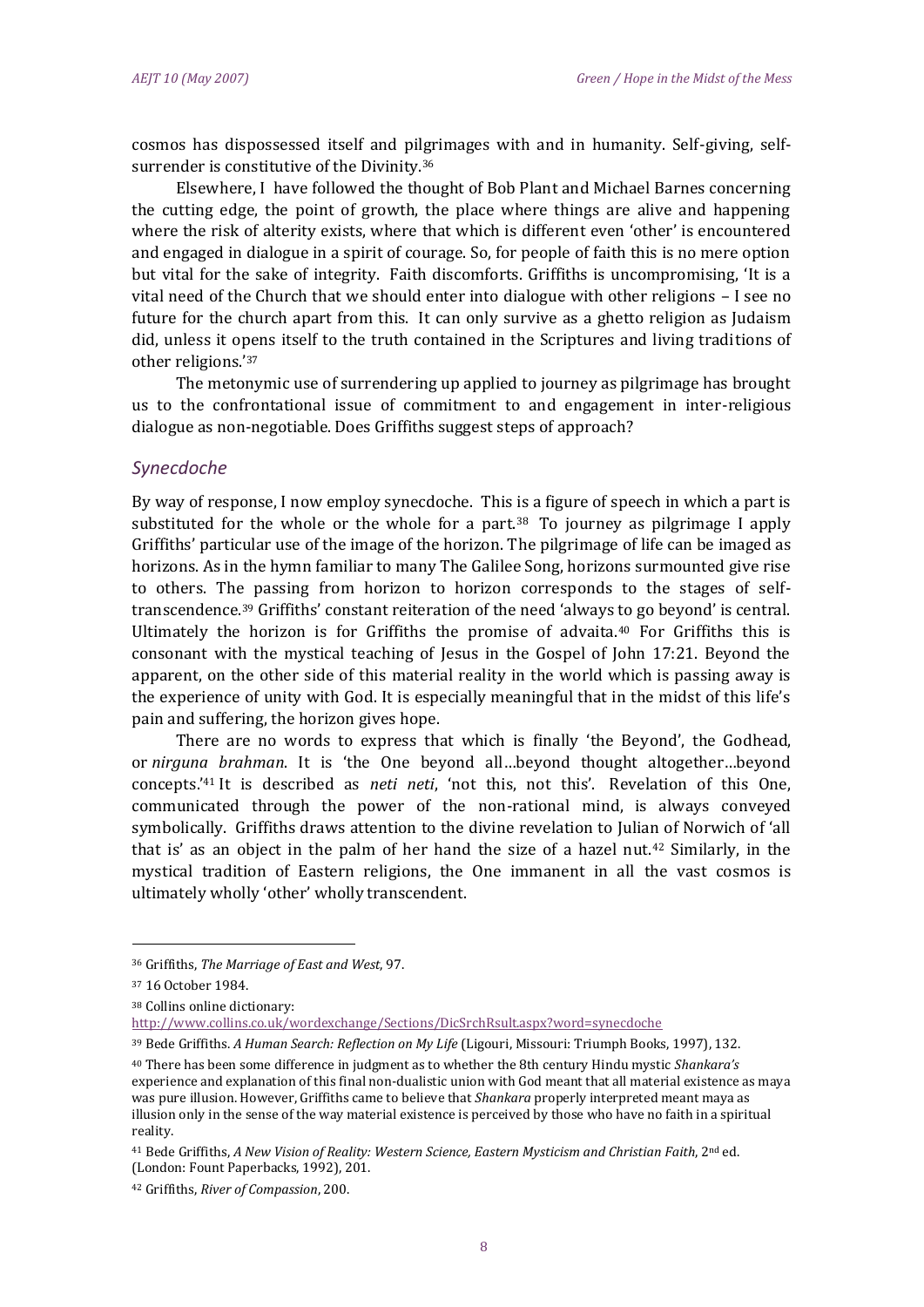For Griffiths, the 'only way' to overcome the conflict and violence of present times is for humanity 'to go beyond the limits of each religion and realize the transcendent mystery which is manifest in all of them…we're all pilgrims on a journey to the beyond…'<sup>43</sup> The present status of humanity demands that all religions re-examine their religious symbols. Mutual sharing may lead to re-expression of the symbolic content and avoid a cloying effect from those symbols which have lost their meaning, have virtually died. The journey is not as separate individuals but as one humanity. It is moreover the journey of the entire cosmos which is 'connected in a wonderful way' and he quotes Francis

Move but a wing

Thompson,

And disturb a star.

Griffiths draws attention to the theology of Rahner whom he regarded as having extraordinary mystical insight. In his 'Theology of the Symbol' written in the 50's, Rahner describes the differentiation within unity as 'an ontological ultimate.' <sup>44</sup> That every being must express itself as an other is necessary for fulfilment. It correlates with the Eastern mystical experiential knowledge of the multiplicity held in the One and the One being present in all things. From present times, Griffiths uses the example of the hologram, a three dimensional image where each minutest component contains the whole.<sup>45</sup> He also indicates the ancient Hindu image of Indra's pearl necklace where the whole necklace is reflected in each part, in each pearl is reflected every other pearl and the whole.<sup>46</sup>

He insists that understanding, appreciating and celebrating the diversity of religions, sourced as they are in different cultures and linguistic systems is necessary for ultimate human fulfilment. Because of the very real differences, 'We have to evolve a consistent conceptual system by which we can interpret and integrate our experience of the transcendent'. It would be the basis of sympathy and synthesis. It is a synthesis that Griffiths points out has become evident in a whole variety of areas in the present era.

This has provided a unique opportunity for a new development in consciousness available to humanity. In conversation with the new science, he emphasizes Fritjof Capra's description of the cosmos as 'a dynamic web of interdependent relationships'. It is a sign that science has broken free of the Cartesian rational objectification of the material order and included in its ambit the primordial rhythms of a deeper pattern of life. It is reflected again in theoretical physicist, David Bohm's implicate order. $47$  The material existence is explicated as the observable part of an implicated whole so that the whole of creation is unfolding as particular forms and structures. Also, Ken Wilber, a transpersonal psychologist describes the stages of development of the human psyche whereby each stage is transcended and replicated as a movement towards full integration in the whole. There is a new appreciation of the 'cosmic religion' of 'native' peoples such as the Australian Aborigines and the American Indians for whom 'everywhere there is this sense of a divine power and presence in the whole creation – in all matter, in all life, in all human beings.'<sup>48</sup>

<sup>43</sup> Interview by Trapnell Wainsfield, Vt, Tape Recording, August 1992.

<sup>44</sup> Trapnell, 242.

<sup>45</sup> This is an example of Griffiths mature spirituality where the dialogue with religions is constantly being widened to include the inter-faith dimension.

<sup>46</sup> "Modern Physics and the Eucharist." Taped lecture (Shantivanam, 1989).

<sup>47</sup> 'The universe was originally folded up fifteen thousand million years ago in a tiny point.' "Modern Physics and the Eucharist."

<sup>48</sup> 'Cosmic Person Cosmic Lord,' Bede Griffiths' talk at *Human Potential* (St James's, Piccadilly, 1992).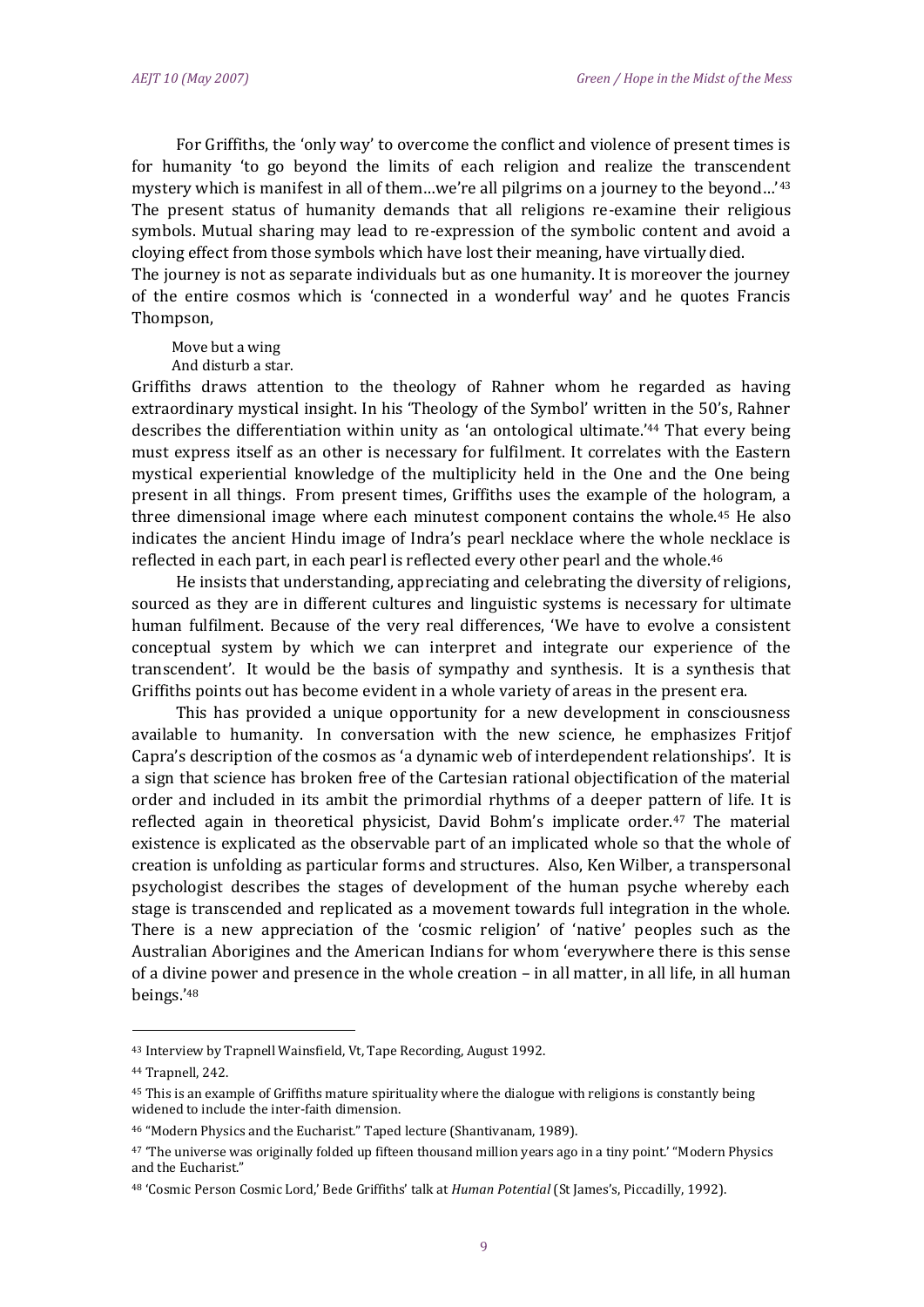To disregard the signs of the times, not to catch the tide at the height he predicted would amount to a negative focus on 'difference', a worsening of racial and religious violence, religious disintegration, eco degradation, and a growing threat of nuclear annihilation. In the end, Griffiths' contemplative experience in India and in particular his experience of personal integration barely two years before his death convinced him that the key to the impasse was to be found in lay contemplative communities.<sup>49</sup> These would be groups comprised of people from a variety of backgrounds, and connected with a religious monastic community, who would meet for discussion and most especially corporate contemplative prayer and then go back to their day to day activities inspired and energized to work wisely and effectively. Griffiths came to believe as he practiced the prayer of the presence of God that mindfulness was key and that action as prayer was as much a means to union with God as the monastic discipline.<sup>50</sup>

In all mystical traditions, there is no possible way to union with God other than transcendence of the ego, the self, the recognition of creation's, humanity's and every individual's utter dependence on the Divine Source. In the human journey to God Griffiths describes awareness of the horizon representing the veil between reality as we presently perceive it, and the full truth of 'the beyond' as a basis of mindfulness. He proposes that humanity can only go forward now through living out the kind of interdependency which has already become manifest at basic levels and which was always known by mystics. This would require a synthesis of non-rational and rational thought, through the light of contemplation, of religious truth through interreligious (and inter-faith) dialogue, and of prayer and action.

The goal is *saccidananda*, being, consciousness, bliss. Griffiths' Christian interpretation of this final experience of union with God as 'love in relationship' is often repeated. While 'horizon' on the one hand represents that which is always beyond, on the other, it is something which we as journey people are always exploring, that which is the source of exhilaration, which provides the wider view.

#### *Irony*

l

This is irony, the use of words to imply something opposite, or irrational. And it is our final rhetorical category. Besides horizon, we can apply the other images here: the Pilgrim God is also the goal of the journey; surrendering up is to possess; to journey more deeply towards full humanity is to journey into God.

We have come the round to a better appreciation of Griffiths' profoundly incarnational, Eucharistic theology, which he has represented through his talks and writings as a theology for today. It is one of complementarity in regard to inter-religious dialogue and contemplation in action where contemplative experience is key.

Properly speaking, the Benedictine life does not distinguish 'contemplation' and 'action' but centres on a balance or integration of prayer, reading (lectio divina) and work in community. Differently from this, the monastic Ashram which Dom Bede helped to found in India incorporated a contemplative dimension,<sup>51</sup> observable in the sprinkle of separate little huts around the central chapel. It was in the final two years of his life that a

<sup>49</sup> The community founded by St Benedict was originally a lay community patterned after the style of St Anthony of the desert's community.

<sup>50</sup> 'Higher than meditation is surrender in love of the fruit of one's actions. The commonest most universal way is the most profound.' Griffiths, *River of Compassion*, 225.

<sup>51</sup> In point of fact, this is an example of inculturation and reflects the Indian emphasis on the interior journey with its beginnings in risis' contemplative isolation in the forest, 4,000 years ago, that gave rise to the Vedas.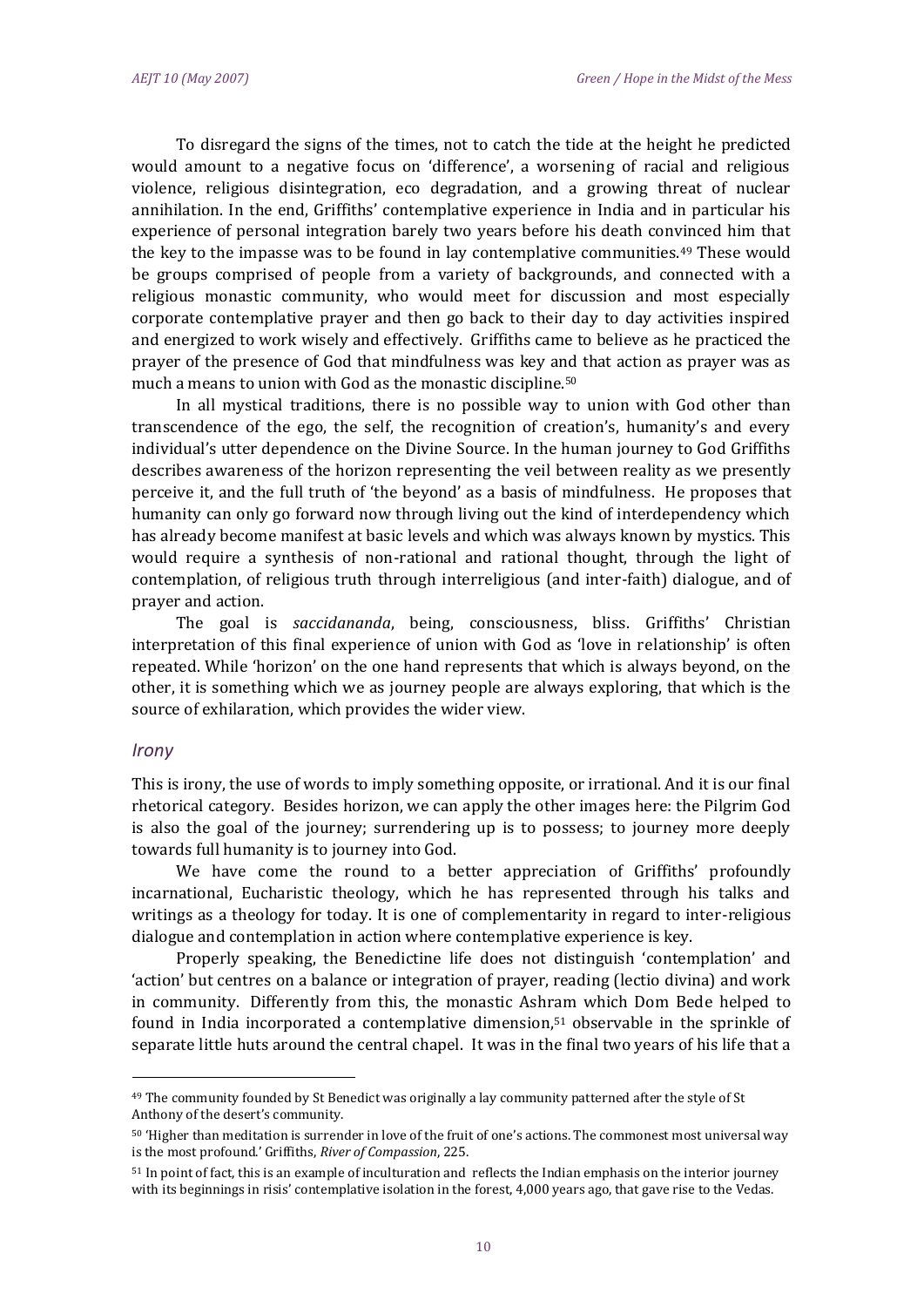profound sense of the real integration of these two aspects came about. Letters of 1985 to Sr Pascaline Coff<sup>52</sup> indicate Dom Bede's intention to 'retire'. He thought his journey was near its end, he was weaker and his life would be mostly one of isolation in his hut in the forest. Little did he know!

Dominic Milroy OSB says, 'Benedictines suffer from a chronic identity crisis.'<sup>53</sup> Reading *The Benedictine Handbook* of 2003, it is clear there is a general uncertainty just where to slot Griffiths. Although Shantivanam,  $54$  was welcomed into the Camaldolese<sup>55</sup> congregation in 1993, there is no mention of the Camaldolese or of Indian Ashrams in the book's quite detailed description of the Benedictine Family and the little that is said of Griffiths' status is ambiguous. There is no negative criticism intended in this observation. Griffiths' transcribed and published talks and interviews and aspects of some of his writings are not always consistent. The journey he made and the transformative experiences he had were enormous. His ideas changed. Some of what he says is ambiguous. One has to correlate ideas and read between the lines. Jacques Dupuis<sup>56</sup> questions whether Griffiths' has 'distinguish(ed) the hidden reality of the Godhead from its manifestation in a personal God and, in Christianity, from its manifestation in the three divine persons', in such as way that is not 'altogether consonant with the Christian tradition'. For Dupuis, such parallels are 'somewhat elusive and difficult to handle'. In *A New Vision of Reality*, however, Griffiths clarifies his Christian viewpoint and he finds support in Rusybroeck.<sup>57</sup>

'…one has entered into the Godhead and one knows in the light by the light. This is exactly how it is put in the *Upanishads* and in the *Bhagavad Gita*, where it is said that one knows the *atman* through the *atman*. God is grasped and held through God….we have our eternal archetype in God which comes forth forever from the Father in the Son and returns in the Spirit.'

Again,

 $\overline{\phantom{a}}$ 

'In the utterance of the Word which comes forth from the Father eternally the whole creation, the whole humanity…are present…this is what is meant by our uncreated being in the Godhead.' 58

In Griffiths' view the profoundly conscious celebration of the Eucharist is for Catholic Christians a contemplative experience. 'The Mystical Body and the Eucharistic Body are one.' <sup>59</sup> The glorified body of the risen Christ (*res*) is present in the Eucharist (*sacramentum*). Through the Spirit the risen Jesus draws us into the Divine life. Surrendering up is sacrificial in the sense of out-flowing love which makes holy, and returns drawing all things together in unity.

Expanding the dialogue into the inter-faith dimension, Griffiths explores the mystery of the Eucharist (along with the resurrected and risen body of Christ) by an explanation of

<sup>52</sup> One of the Benedictine Sisters of Perpetual Adoration who founded the Osage Monastic Ashram at Tulsa,  $0.K.$ 

<sup>53</sup> *The Benedictine Handbook*, 328.

<sup>54</sup> 'Forest of Peace' – the Benedictine Ashram in Tamil Nadu on the bank of the sacred Cauvery River where Griffiths spent 27 years.

<sup>55</sup> The Camaldolese are a monastic and contemplative community, in the Benedictine tradition, with an emphasis on both solitude and community.

<sup>56</sup> Dupuis, *Towards a Christian Theology of Religious Pluralism* (1997), 267, 268.

<sup>57</sup> He quotes Ruysbroeck, 'God utters himself in the Spirit eternally without intermediary and in this Word he utters himself and all things.' Griffiths, *A New Vision*, 248.

<sup>58</sup> Griffiths, *A New Vision*, 248.

<sup>59</sup> "Modern Physics and the Eucharist."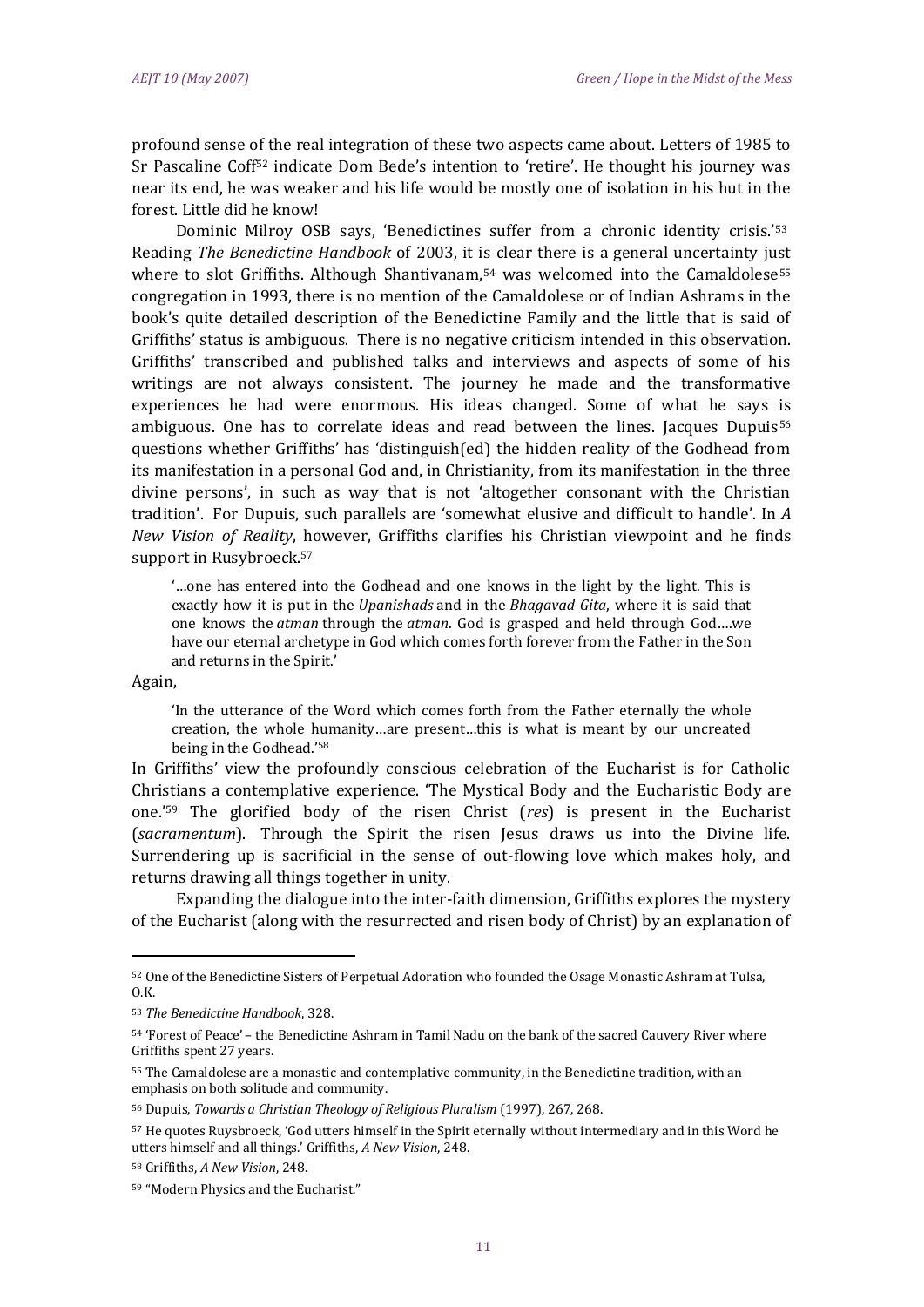'fields of energy', not just material energy, but formal energy with an organizing principle, Rupert Sheldrake's 'morphogenetic fields of energy'. It reflects his anticipation of the new consciousness, at the centre of which is quantum theory's explication of the universe as 'a field of energy pervaded by consciousness'. This 'new consciousness', a discovery of 'the unitive consciousness which goes beyond dualistic awareness' $60$  would be, as described above, powerfully integrative and creative. For Griffiths, this is the next stage to which humanity is being drawn. 'Every religion looks forward to a time when the end will come and the new birth will take place. So in a very wonderful way we are at the birth of a new age and a new consciousness.' <sup>61</sup> As the human being and consciousness of Jesus was assumed into the total divine reality, or in Hindu terms, *Satcidananda*, being, consciousness, bliss, so through the Holy Spirit, the whole of creation through humanity is being brought back to its source in God. Paradoxically, while we perceive according to time and space, in God all is the ultimate state - 'Now'. The world process through all races and religions has to be fulfilled for all 'to converge' finally on the One.

What is the significance of this for Griffiths' final vision for Christian community. A Christian ashram is lay community, a witness that all come from the silence of the Father and return to the silence.<sup>62</sup> It strives to live *koinonia*, the communion with the Father and the Son, through the Holy Spirit. This is a communion in love which epitomizes the goal of advaita that which is always 'beyond' and yet which is also the reality of the Church. Church is therefore essentially a mystical reality, materially present 'a movement in history…affected by all the social and historical conditions of the time' and so, a pilgrim, yet also an entity of the Holy Spirit where love exists in relationship and as such, the goal of the pilgrimage. Clearly, Griffiths understands that church in the world must be open to change and adaptation.

Griffiths emphasizes the monastic calling is universal. All are called to see within, acknowledge and accept their weakness, sin and limitation. To surrender the demands of the will, transcend the ego, to live for the other/others. This would mean to be pure of heart, disposed to contemplation. It is the way to personal integration and wholeness, the experience of oneness with all that is. Is Griffiths merely an idealist? His tone has the ring of the prophet. 'It's urgent. We must get beyond these terrible divisions which are destroying humanity. We are destroying the universe around us, the whole planet…We can never get over it as long as we remain on the physical or psychological level…'<sup>63</sup>

The best witness to judge the authenticity of Griffiths' message might be whether or not the transformation has taken place in his own life. This after all, has been the age-old test of private revelation. Griffiths did not retire to his hut in the forest. Instead an integrative experience in his eighties which he describes as a God hitting him on the head (others as a stroke) led to two years of constant journeying round the world. He produced two more books and went on tours giving talks in England, Germany, Canada, the US and Australia. People who expected to see a frail old man alight from the plane, were taken aback to see him energetically and cheerfully striding towards them.

Michael Casey OCSO describes in *Truthful Living* (2001) a 'surge in vitality that stems from a spiritual liveliness…Once the capacity to love is extended, sluggishness is overcome and a new dynamism is engendered. Like small children we have a surplus of energy…' According to St Benedict, this is in the context of love and it is true that Griffiths

<sup>60</sup> "The New Consciousness," *The Tablet* (Jan 1993).

<sup>61</sup> "The New Consciousness."

<sup>62</sup> "The Ashram as a Way of Transcendence."

<sup>63</sup> "Spiritual Awakening" from a talk to the Mystics and Scientists conference.